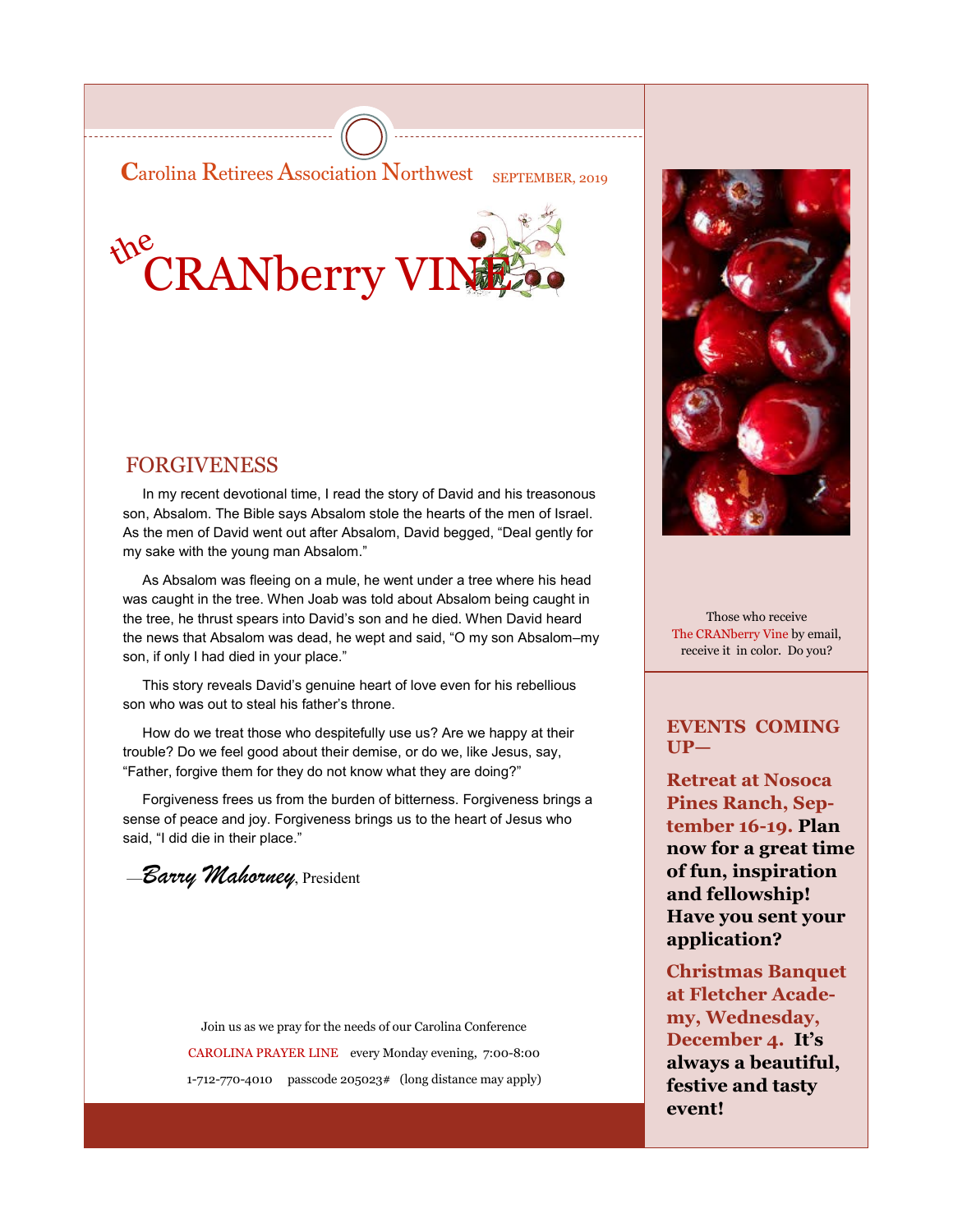

 Many years ago, a poor, dirty, ragged, dissipated tramp found his way into the Bowery Mission in New York. On that particular morning, the pianist was absent and the singing done by that motley crowd was anything but good. After several failures, Mrs. Bird, the leader, asked for a volunteer to play the piano. The young "hobo" in the back seat heard the request and volunteered. Amid the jeers of those assembled, he rose, slouched along the aisle, ascended the platform with bleary eyes and tousled hair, and seated himself at the piano. Every breath was held, every eye strained.

 Then a new light suddenly came into his eyes,

### YOU ARE INVITED TO CONTRIBUTE

This is your newsletter for you to enjoy reading and being a part of.

Whenever you come across something that is particularly inspirational to you, humorous or interesting, please think of your CRANberry Vine newsletter. This might be a short story, poem or just a one-liner. Share it. If you liked it, the rest of us would probably like it also.

Your contributions can be sent to the editor by email or snail mail whichever is most convenient for you. These will be inserted as appropriate and we have room.

## **ABUNDANT LIVING—FOCUS OF RETREAT**

 September 16-19 at Nosoca Pines will be the venue of our annual retreat with some new, interesting events and opportunities. Elder Don Livesay will be our guest speaker as he addresses our theme of Abundant Living. He was a 2017 camp meeting speaker who was loved and appreciated, speaking to the heart!

 Wednesday evening will be The **Retirees' Gala** and ladies, you are invited to wear your fancy dresses for this festive banquet. It is requested that each retiree bring along your academy (high school) graduation picture for a fun time (sh-h-h! don't show it to anyone) and give it to Linda Miller. She will return it safely to you.

 Also, throughout the retreat, there will be a corn hole tournament for all who are interested in entering. Merle Peterson will be organizing this fun, exciting, skilled event. Can you throw a bean bag? Plan to enter the fun!

 Oh yes! Your shared faith stories are inspiring to hear. If you have one to share, please tell Barry Mahorney so he can schedule you during the retreat.

## **WE MISS YOU!**

**Coleen Hallock**, 79, died August 5, 2019. She and her husband were active in the Union, SC church. Her passion for and stories of early Adventist pioneers will be missed, as she even dressed the part of the one she portrayed.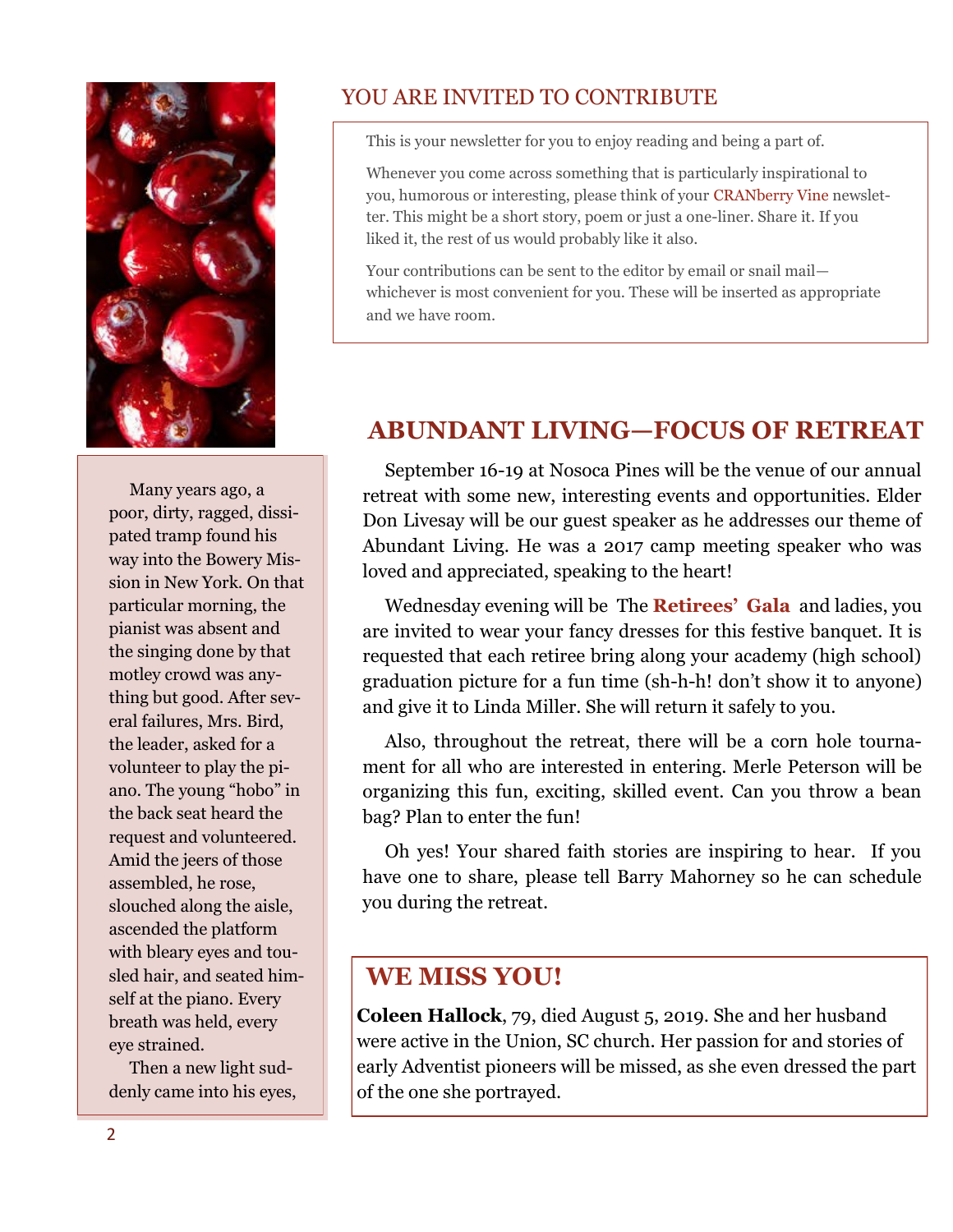### **CRANBERRIES — so good for you!**



#### **QUINOA AND CRAISINS**

| 2 cups quinoa                   | 4 oz can mushroom pieces          |
|---------------------------------|-----------------------------------|
| 2 cups water                    | 1 cup craisins                    |
| 1 pkg Sazon tropical seasoning  | 2 garlic cloves, smashed & sliced |
| 1 large onion, diced            | 1 tablespoon Adobo seasoning      |
| 2 tablespoons margarine, divid- | (no cumin)                        |
| ed                              |                                   |

 Bring water, Sazon and 1 tablespoon margarine to boil. Add quinoa, stir and cover. Allow to simmer for 20 minutes. Turn off heat but leave pot on stove, covered.

 Saute onion, garlic, mushrooms, craisins in 1 tablespoon margarine. Check on quinoa. When it is flakey, having absorbed the water, stir it into the sauted veggies.—submitted by Sharryn Mahorney

Do you have a favorite dairy-free recipe with cranberries? Please share it with Sharryn for an upcoming newsletter. elderbarry7@yahoo.com

#### CRAN BOARD MEMBERS

| President, Barry Mahorney                      | 828-391-8233 | elderbarry7@yahoo.com     |
|------------------------------------------------|--------------|---------------------------|
| Vice-president, Sam Leonor                     | 828-367-6502 | seleonor@gmail.com        |
| Treasurer, Carol Hayes                         | 828-595-3118 | chayes1940@gmail.com      |
| Asst Treasurer, Joy Thomas                     | 240-310-5662 | joyfulthomas@icloud.com   |
| Secretary, Peggy Peterson                      | 937-694-9660 | peggy.merle@yahoo.com     |
| Asst Secretary, Ellen O'Connor                 | 828-684-9356 | ellensh $44@$ aol.com     |
| Newsletter Editor, Sharryn Mahorney            | 828-391-8233 | elderbarry7@yahoo.com     |
| Communications, Ron Quick                      | 704-609-1919 | ronaldquick@me.com        |
| Hosting Chairperson, Linda Potgieter           | 828-697-7664 | ladylindafy@bellsouth.net |
| Decorating Chairperson, Linda Miller           | 704-898-4694 | mmggngr9@gmail.com        |
| Pictorial Directory Coordinator, Carol Johnson | 919-859-1550 | cnihome1@gmail.com        |
| Candid Photographer, Owen Spencer              | 828-606-2844 | oespencer@yahoo.com       |

the hopeless look passed away. As the dirty fingers fell upon the keys his entire being was changed, his whole frame quivered with emotion. The piano itself seemed to undergo a subtle transformation. When it was all over, Mother Bird spoke such kind words to the poor tramp, that they broke his heart. He became a Christian and was presently appointed organist of the mission. His fame spread far and wide. Many churches offered him splendid positions, but he remained true to his Bowery friends. Some of the most beautiful gospel songs of recent years are from his pen. He was one of the mission's most successful speakers. He died a martyr to his incessant toil for his suffering fellow men. A beautiful tablet erected in the mission to his memory reads, "Victor H. Benke, died July 15, 1904. The men of the Bowery loved him."

 "A word spoken in due season, how good is it!" Out of Mrs. Bird's heart, which was warmed by the love of God, came the words that rescued this poor, hopeless man, and gave the world one of the most beautiful characters of these last days. "Thou shalt love thy neighbor as thyself."—Unknown, *[Signs](https://pacificpress.us5.list-manage.com/track/click?u=ee1dbfa4471ec1908fbebbebb&id=0374c018b0&e=cfded3cb20)  [of the Times](https://pacificpress.us5.list-manage.com/track/click?u=ee1dbfa4471ec1908fbebbebb&id=0374c018b0&e=cfded3cb20)*, June 13, 1906. 3